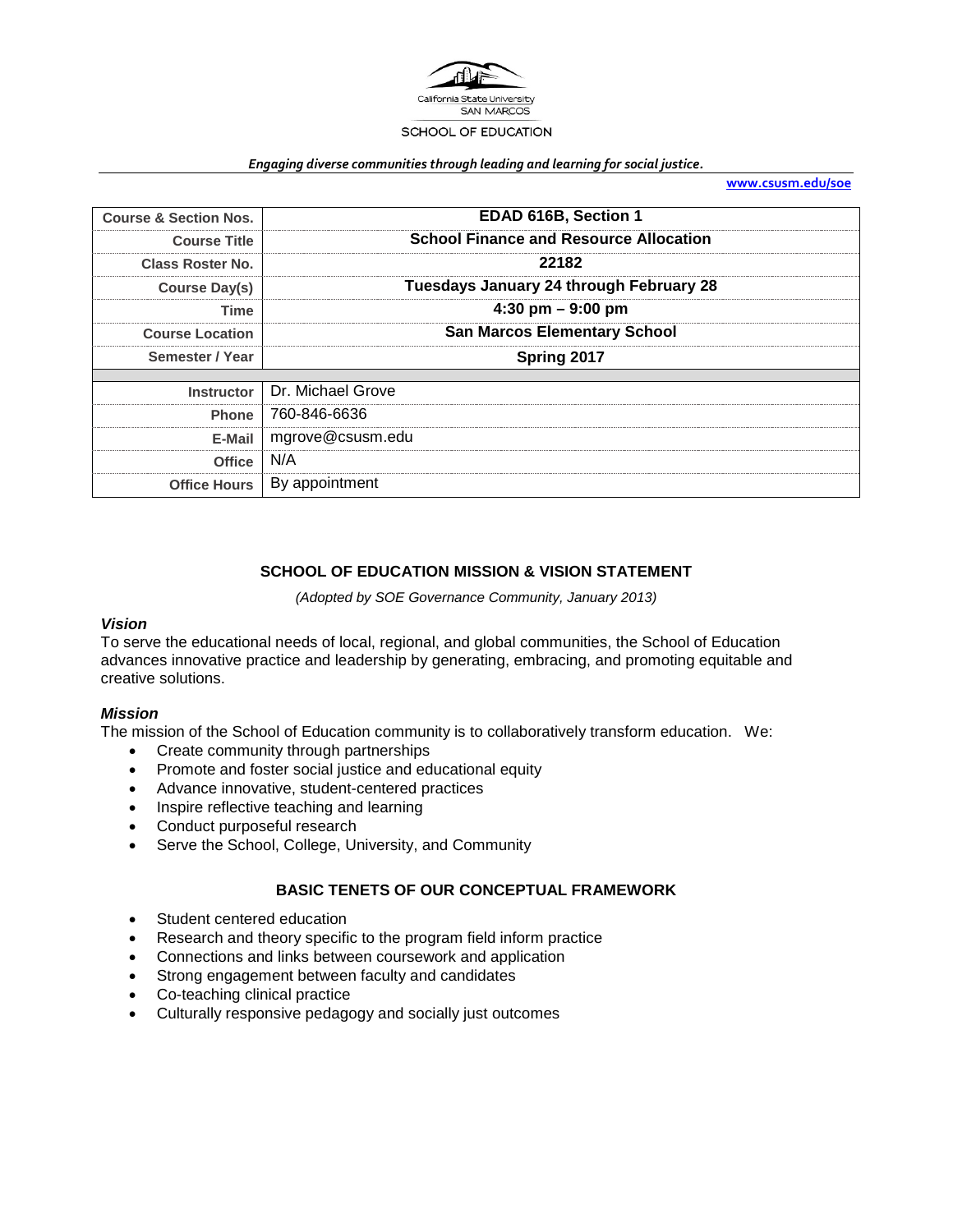# **COURSE DESCRIPTION**

This course addresses the candidate's ability to understand, align, effectively manage, and integrate all the organizational structures, processes, and policies of a school system that impact the school's ability to achieve its vision and goals. These skills include an understanding of the regulatory and financial contexts involved with the management of human, fiscal and material resources to distribute equitably in support of all students' learning.

#### **Course Prerequisites**

None

### **Course Outcomes**

This course will assist the candidate to:

- Know and understand how various federal and state laws impact school and district policies as they relate to employee relations, student conduct, and student and parent rights.
- Research specific local issues and policies that are aligned with federal and state laws.
- Examine the personnel management process as a method of meeting legal standards within a diverse organization.

### **Course Objectives**

In this course candidates will:

- 1. Review the history of school finance to develop an understanding of traditions that bring us to the present system of funding public school education in California: Federal government and function of the states, California school finance history, legislation, court cases, student demographics, economic trends, fiscal outlook, equalization issues, taxation, collective bargaining, and the state budgeting process.
- 2. Define the role and function of the business office and the chief business official.
- 3. Identify local, state and federal revenue sources for the school and district budget and regulations governing these and become familiar with other funding sources.
- 4. Demonstrate knowledge of various types of school district funds in order to make appropriate decisions on resource allocations for identified priorities.
- 5. Gain knowledge of school and district budget formats, reports, and accounting procedures.
- 6. Understand the processes needed to develop and monitor a budget and expenditure plan.
- 7. Demonstrate the ability to align educational programs to cost factors and program budgeting, including the cost of employees.
- 8. Understand budget considerations for special and categorical programs and apply these to principles of equity and equality in meeting diverse student and community needs.
- 9. Develop awareness of potential problem areas in budgeting, including PTO/PTA, supplies, ASB, overtime, copies, carryover, etc.
- 10. Understand how technology is used for building, monitoring, and implementing budgets and accounting systems.
- 11. Learn how to align budget planning with enrollment projections.
- 12. Become knowledgeable about the operation of business support services such as Transportation, Maintenance & Operations, and Child Nutrition Services.
- 13. Understand a budget to implement the Single Plan for Student Achievement.
- 14. Reflect on personal and professional practices in terms of ethical decision-making.

# **Credit Hour Policy Statement**

Per the University Credit Hour Policy, this course requires that students are expected to spend a minimum of two hours outside of the classroom each week for each unit of credit engaged in learning.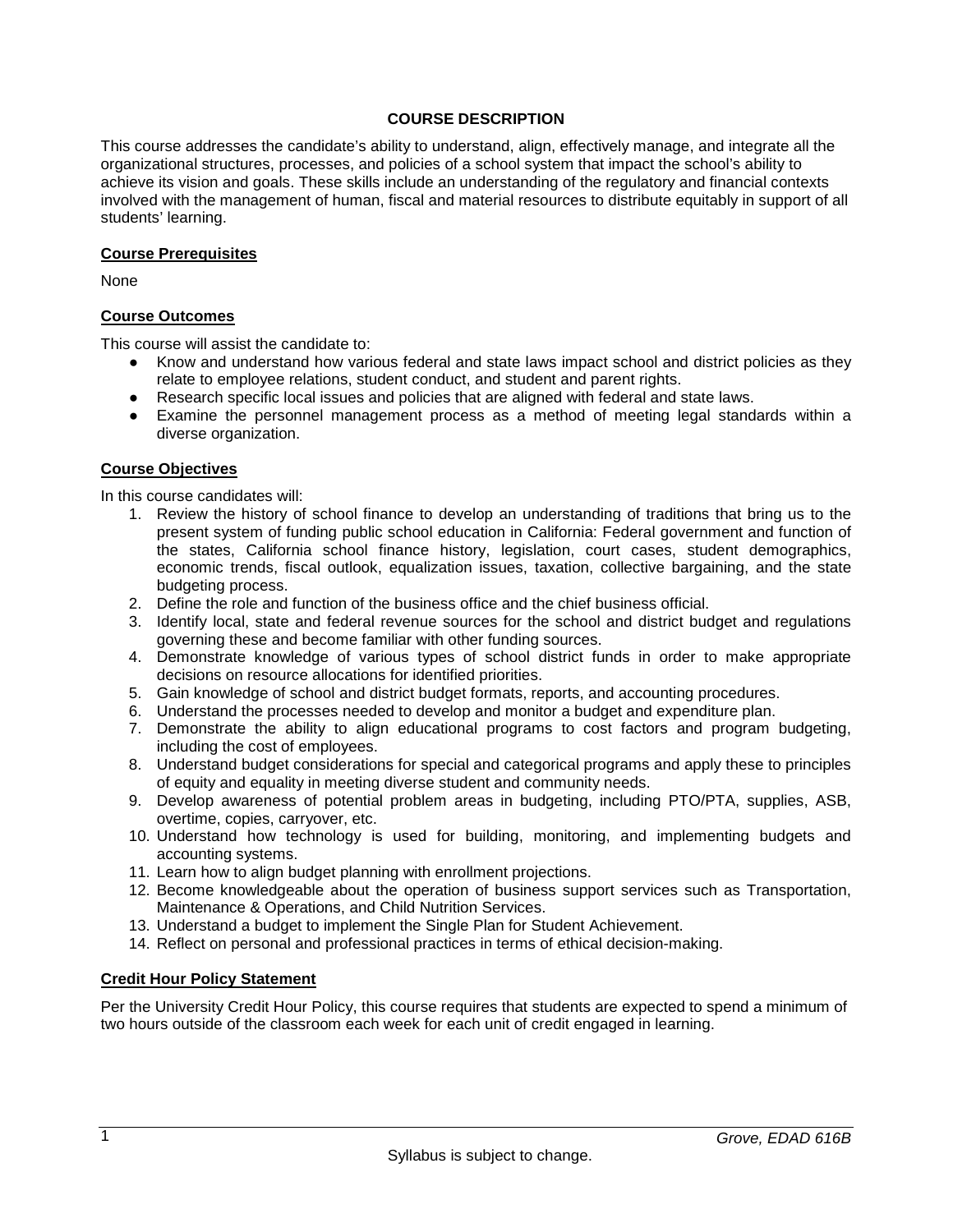# **REQUIRED TEXTS, MATERIALS & ACCOUNTS**

# **Required Texts**

No Required Text.

# **Course Materials**

All course materials are available via Cougar Courses. Students will be required to access materials and submit assignments via Cougar Courses.

# **COURSE & PROGRAM STUDENT LEARNING OUTCOMES**

# **Authorization to Teach English Learners**

This credential program has been specifically designed to prepare teachers for the diversity of languages often encountered in California public school classrooms. The authorization to teach English learners is met through the infusion of content and experiences within the credential program, as well as additional coursework. Candidates successfully completing this program receive a credential with authorization to teach English learners. *(Approved by CCTC in SB 2042 Program Standards, August 02)*

CTEL candidates will need to upload their graded CTEL signature assignment (with a passing grade or rubric indicating passing grade for assignment) to their **CTEL electronic portfolio** upon completion of this course. CTEL Program Coordinator will then review the candidate's CTEL standards in their electronic portfolio in order to fulfill their certification requirements for the California State Department of Education. For further clarification, please contact Ana Hernandez, CTEL Program Coordinator, at [ahernand@csusm.edu.](https://bl2prd0511.outlook.com/owa/redir.aspx?C=AW7hZ-DBL0G6FPgB8G8Eri3bAwuccNAIwYI81VgsrzvmHC5AEo6nGJNyvZWC7aqWfxtUgiTx_9k.&URL=mailto%3aahernand%40csusm.edu)

# **Leadership Standards**

This course will provide opportunities for participants to develop their leadership knowledge, skills, and depositions following the Preliminary Administrative Services Credential Program Standards

### **CAPE 11: Identifying and Using Available Human, Fiscal, and Material Resources to Implement the School Growth Plan.**

The principal is knowledgeable about a wide range of resources to help implement the school growth plan, including but not limited to human, fiscal, and material resources. The principal identifies and seeks additional resources as needed from a variety of sources both within and outside of the local community to support the implementation of the school growth plan.

# **CAPE 17: Developing, Implementing, and Monitoring the School's Budget**

The principal understands school finance in California, including relevant laws and regulations. The principal works collaboratively with others in the school community to develop, implement and monitor the school's budget and expenditures, and reports accurate and timely fiscal information to the LEA and the school community. The principal prioritizes the use of school resources, including the budget, to support the school's vision, goals, and growth plan. The principal understands financial record keeping and accounting processes, and the use of current technologies for financial management and business procedures.

# **Expected Dispositions for the Education Profession**

Education is a profession that has, at its core, certain dispositional attributes that must be acquired and developed. Teaching and working with learners of all ages requires not only specific content knowledge and pedagogical skills, but positive attitudes about multiple dimensions of the profession. The School of Education has identified six dispositions that must be evident in teacher candidates: social justice and equity, collaboration, critical thinking, professional ethics, reflective teaching and learning, and life-long learning. These dispositions have observable actions that will be assessed throughout the preparation program. For each dispositional element, there are three levels of performance - *unacceptable*, *initial target*, and *advanced target*. The description and rubric for the three levels of performance offer measurable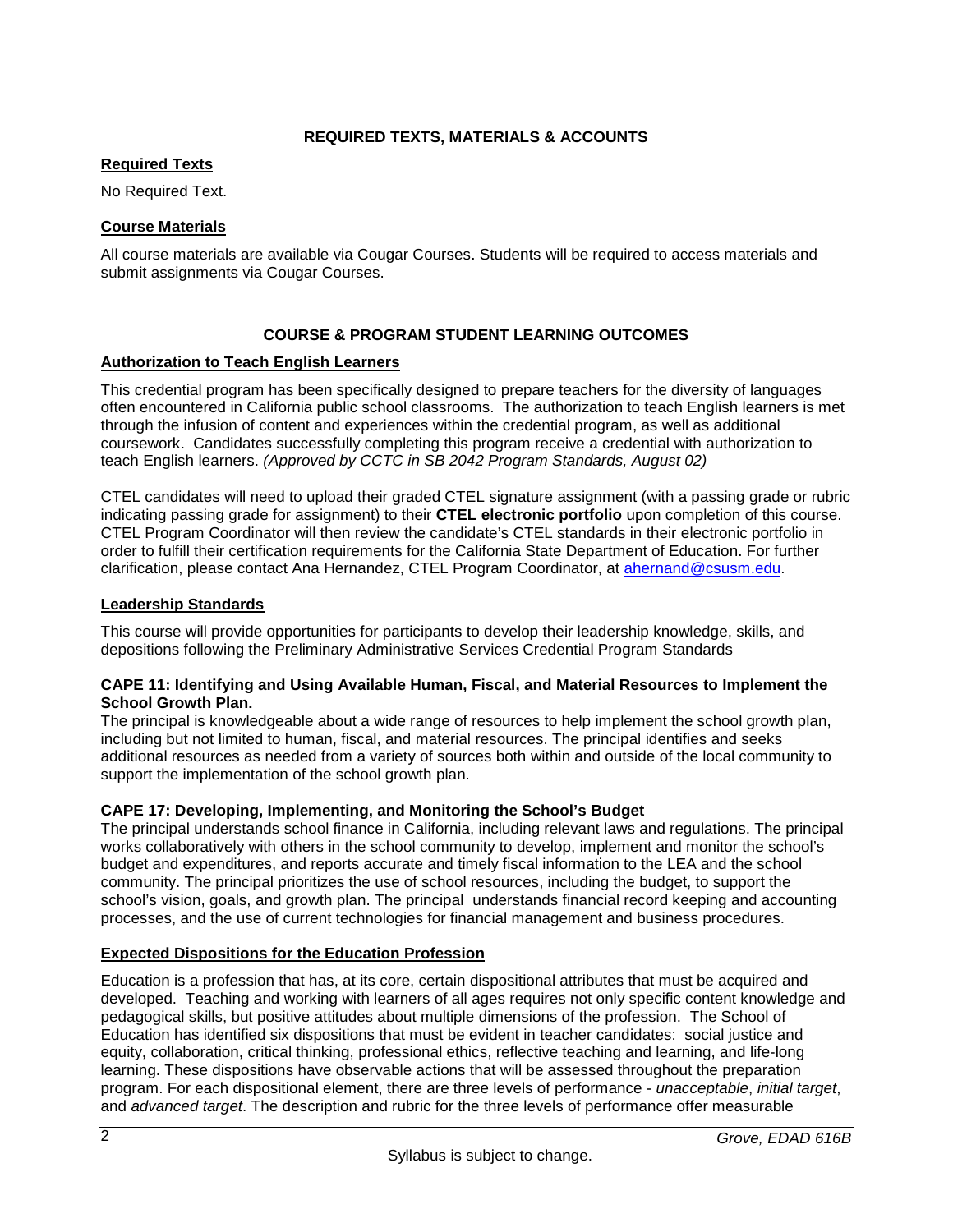behaviors and examples.

The assessment is designed to provide candidates with ongoing feedback for their growth in professional dispositions and includes a self-assessment by the candidate. The dispositions and rubric are presented, explained and assessed in one or more designated courses in each program as well as in clinical practice. Based upon assessment feedback candidates will compose a reflection that becomes part of the candidate's Teaching Performance Expectation portfolio. Candidates are expected to meet the level of *initial target* during the program.

# **GENERAL CONSIDERATIONS**

# **School of Education Attendance Policy**

Due to the dynamic and interactive nature of courses in the School of Education, all students are expected to attend all classes and participate actively. At a minimum, students must attend more than 80% of class time, or s/he may not receive a passing grade for the course at the discretion of the instructor. Individual instructors may adopt more stringent attendance requirements. Should the student have extenuating circumstances, s/he should contact the instructor as soon as possible. *(Adopted by the COE Governance Community, December, 1997).*

### **Students with Disabilities Requiring Reasonable Accommodations**

Students with disabilities who require reasonable accommodations must be approved for services by providing appropriate and recent documentation to the Office of Disabled Student Services (DSS). This office is located in Craven Hall 4300, and can be contacted by phone at (760) 750-4905, or TTY (760) 750- 4909. Students authorized by DSS to receive reasonable accommodations should meet with their instructor during office hours or, in order to ensure confidentiality, in a more private setting.

# **All University Writing Requirement**

In keeping with All-University Writing Requirement, this course will have a writing component of at least 2,500 words. This requirement will be met through the following assignments:

- District Budget Snapshot Brochure
- LCAP Workshop Presentation
- Site Budget Budget Development Assignment
- Learning Goals Assignment
- Learning Goals Reflection

# **CSUSM Academic Honesty Policy**

Students will be expected to adhere to standards of academic honesty and integrity, as outlined in the Student Academic Honesty Policy. All assignments must be original work, clear and error-free. All ideas/material that are borrowed from other sources must have appropriate references to the original sources. Any quoted material should give credit to the source and be punctuated accordingly. Academic Honesty and Integrity: Students are responsible for honest completion and representation of their work. Your course catalog details the ethical standards and penalties for infractions. There will be zero tolerance for infractions. If you believe there has been an infraction by someone in the class, please bring it to the instructor's attention. The instructor reserves the right to discipline any student for academic dishonesty, in accordance with the general rules and regulations of the university. Disciplinary action may include the lowering of grades and/or the assignment of a failing grade for an exam, assignment, or the class as a whole.

Incidents of Academic Dishonesty will be reported to the Dean of Students. Sanctions at the University level may include suspension or expulsion from the University.

Refer to the full Academic Honesty Policy at: [http://www.csusm.edu/policies/active/documents/Academic\\_Honesty\\_Policy.html](http://www.csusm.edu/policies/active/documents/Academic_Honesty_Policy.html)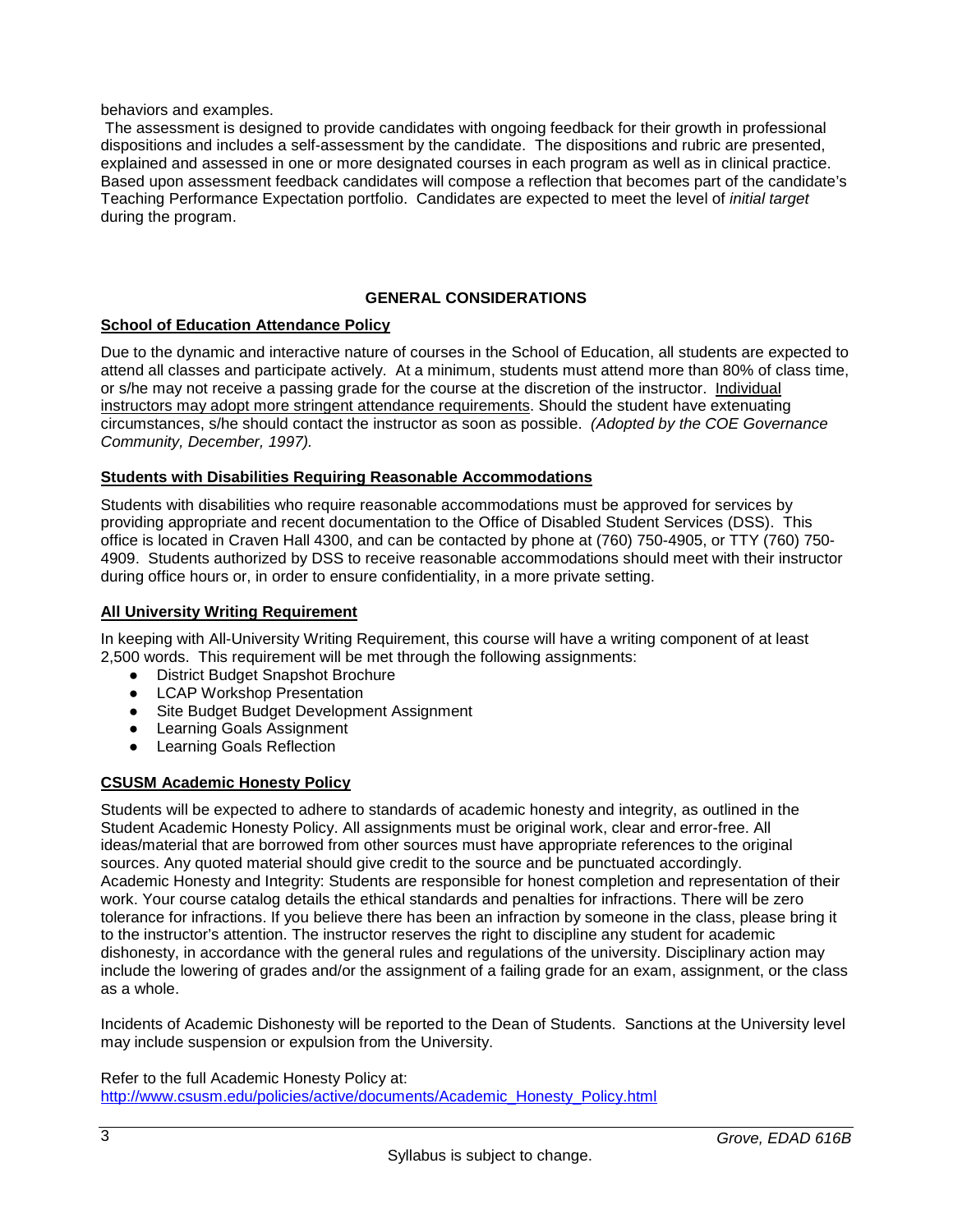# **Plagiarism**

As an educator, it is expected that each candidate (course participant) will do his/her own work, and contribute equally to group projects and processes. Plagiarism or cheating is unacceptable under any circumstances. If you are in doubt about whether your work is paraphrased or plagiarized see the Plagiarism Prevention for Students website [http://library.csusm.edu/plagiarism/index.html.](http://library.csusm.edu/plagiarism/index.html) If there are questions about academic honesty, please consult the University catalog.

# **Electronic Communication Protocol:**

Electronic correspondence is a part of your professional interactions. If you need to contact the instructor, email is often the easiest way to do so. It is my intention to respond to all received e-mails in a timely manner. Please be reminded that e-mail and on-line discussions are a very specific form of communication, with their own nuances and etiquette. For instance, electronic messages sent in all upper case (or lower case) letters, major typos, or slang, often communicate more than the sender originally intended. With that said, please be mindful of all e-mail and on-line discussion messages you send to your colleagues, to faculty members in the School of Education, or to persons within the greater educational community. All electronic messages should be crafted with professionalism and care.

Things to consider when using electronic communication:

- Would I say in person what this electronic message specifically says?
- How could this message be misconstrued?
- Does this message represent my highest self?
- Am I sending this electronic message to avoid a face-to-face conversation?

If there is ever a concern with an electronic message sent to you, please talk with the author in person in order to correct any confusion.

# **COURSE REQUIREMENTS**

# **Guidelines for EDAD 616B Assignments & Grading Standards**

Assignments are graded on an expectation of mastery of the content and completion of the requested format for the assignment. Based on instructor feedback, students may make improvements on assignments and resubmit assignments for re-grading.

# **Assignments (230 Total Points Possible)**

| Assignment/Item                       | Format     | <b>Points Possible</b>            | Due Date      |
|---------------------------------------|------------|-----------------------------------|---------------|
| Attendance and Participation          | Individual | 5 points weekly - 30 points total | Weekly        |
| School Finance Topic<br>Presentation  | Individual | 20                                | Jan. 24, 2017 |
| Learning Goals Assignment             | Individual | 15                                | Jan. 31, 2017 |
| District Budget Snapshot Brochure     | Individual | 50                                | Feb. 7, 2017  |
| <b>LCAP Workshop</b>                  | Group      | 50                                | Feb. 28, 2017 |
| Site Budget Development<br>Assignment | Individual | 50                                | Feb. 28, 2017 |
| Learning Goals Reflection             | Individual | 15                                | March 7, 2017 |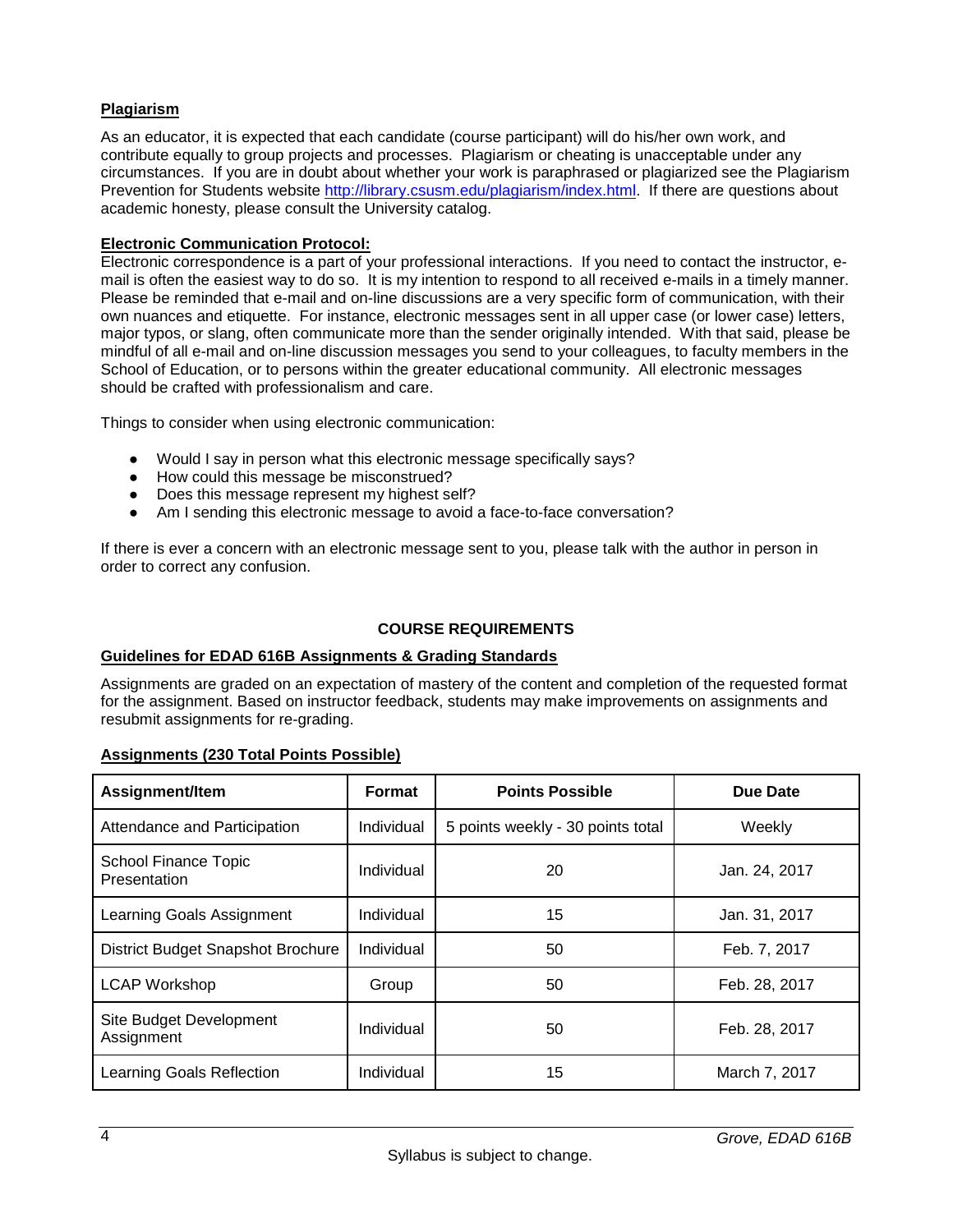# **Late Work Policy**

Assignments submitted after the due date will incur a penalty of 2 points per day. Late assignments may not be resubmitted for an improved grade without the prior approval of the instructor.

# **Final Exam**

There will be no Final Exam for this course.

# **Grading Scale (% of total points):**

*A (93-100) A- (90-92) B+ (88-89) B (83-87) B- (80-82) C+ (78-79) C (73-77)C- (70-72) D (60-69) F (0-59)*